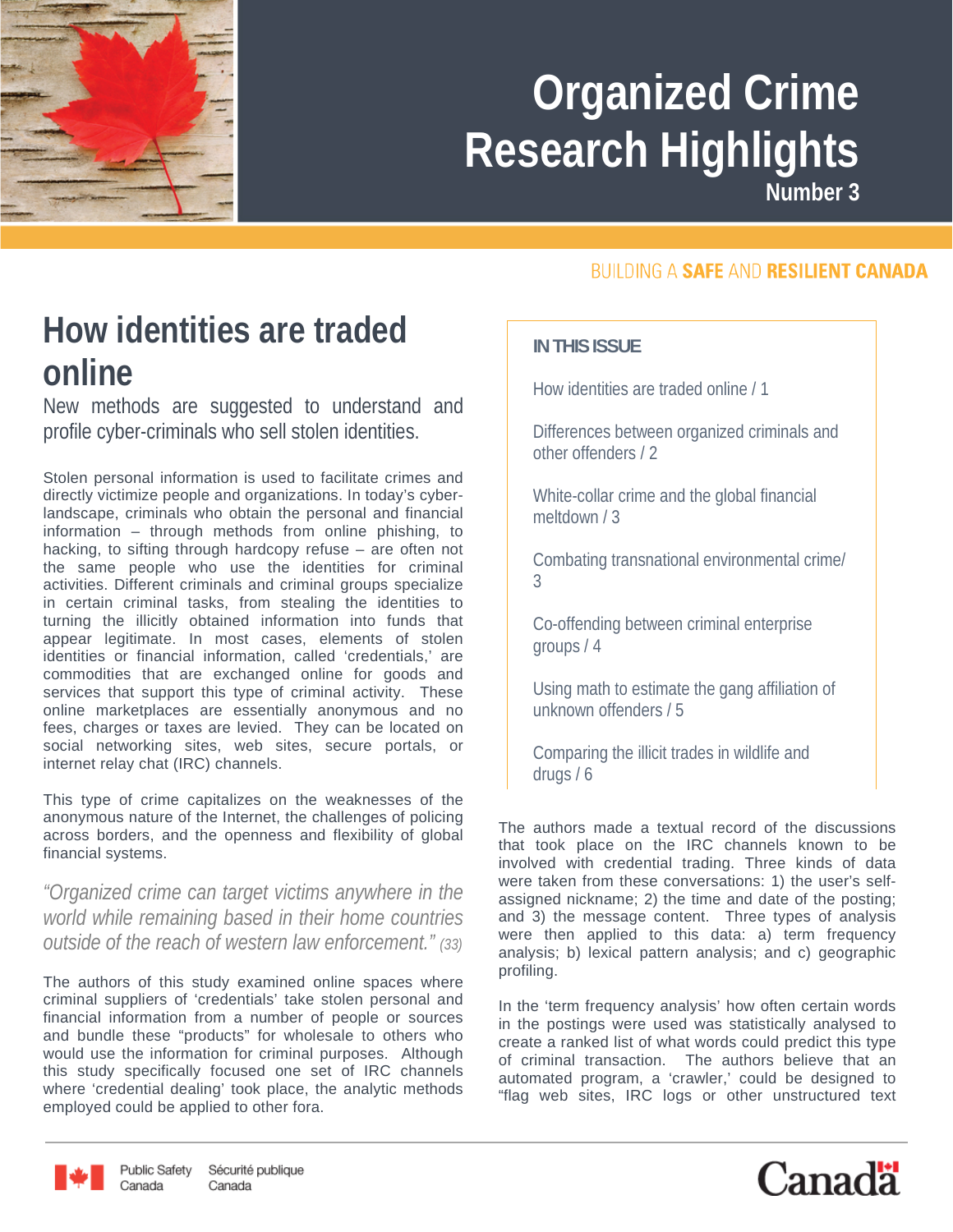databases which may be related to credential trading" (34). This same technology could conceivably be applied to the analysis of the vast quantity of evidence sometimes collected in investigations of these types of crimes.

The 'lexical pattern analysis' statistical measures were applied to the ranked list of words identified in the 'term frequency analysis' to see what meaningful groups of words were used by the criminals. These were further analysed to automatically identify elements of the conversations useful for further investigative purposes, preventative public education, or threat assessment, such as: names of banks or payment providers, actions supporting the criminal transaction, types of stolen information being traded, targeted countries, and when a crime occurred.

The authors also undertook 'geographic profiling' to try to use software that automatically identified what language was being spoken and mentions of countries to infer where criminals on the list were located. However, they found that more work needs to be done to understand how to apply these types of methods to short texts like those featured in IRC, since their results were very inaccurate. Suggestions for how to build better language classifiers were proposed.

Future research may allow for methods to be developed to be able to "cross-reference named entities in the credential trading world … and cross-reference this with known credential theft attacks" (42); and effectively develop an automated tool to predict a connection between cyber-crime events on the Internet that have been largely anonymous up until now. At the least, these methods may improve the efficiency of manually identifying the features which "could enhance criminal profiling" or investigative methods (42).

Watters, Paul and McCombie, Stephen. "A methodology for analyzing the credential marketplace." *Journal of Money Laundering Control* 14, 1 (2011): 32- 42.

#### **Differences between organized criminals and other offenders**

In Holland, organized crime offenders had more previous convictions for more serious offences than other criminals.

This research involved a systematic comparison

between organized crime offenders and general population offenders. Data from the Dutch Organized Crime Monitor for the period of 1994 to 2006 were used, including a total of 746 offenders with known or suspected criminal organization affiliation. In addition, a sample of the same number of general population offenders was used for comparison. The comparison group members had the same age distribution as the organized crime offender group in an effort to control for the influence of age. The prevalence, frequency and seriousness of the prior offending of both groups were examined.

Previous research suggests that organized crime offenders are not convicted for a criminal offence until later in life, in contrast to the majority of offenders, who tend to engage in criminal activities as youth. In the current study, the mean age for first conviction was 24 for organized crime offenders and 24.9 for general offenders. This finding is in contrast to life-course theories of crime which suggest that offenders tend to commit crimes in their youth and stop offending as they age. This finding may be associated with the (older) age distribution of both samples.

The general offender sample included twice as many female members as the organized crime sample (16% vs. 8%, respectively). Both groups were similarly criminally active, and about the same age.

Organized crime offenders tend to commit more serious offences than general offenders, and their first offence tends to also be more serious. The authors examined 'temporary desistance': the halting of criminal activity for a period of time. Organized crime offenders showed less temporary desistance from crime over the study period. General offenders, on the other hand, showed increasingly long periods of desistance from crime over time, which is what would be expected as offenders 'age-out' of crime.

The organized crime sample was punished more severely than the general offender sample: 37% of the organized crime offender sample received a prison sentence compared to only 7% of the general offender sample. Moreover, the prison terms received by the organized crime offender sample were longer (on average 34 months for organized crime offenders versus 8 months for general population). Organized crime offenders tended to spend twice the time in prison as general offenders after their first conviction, which could be related to the more serious nature of their offending.

This research is subject to certain limitations. The differences in the findings of this study from similar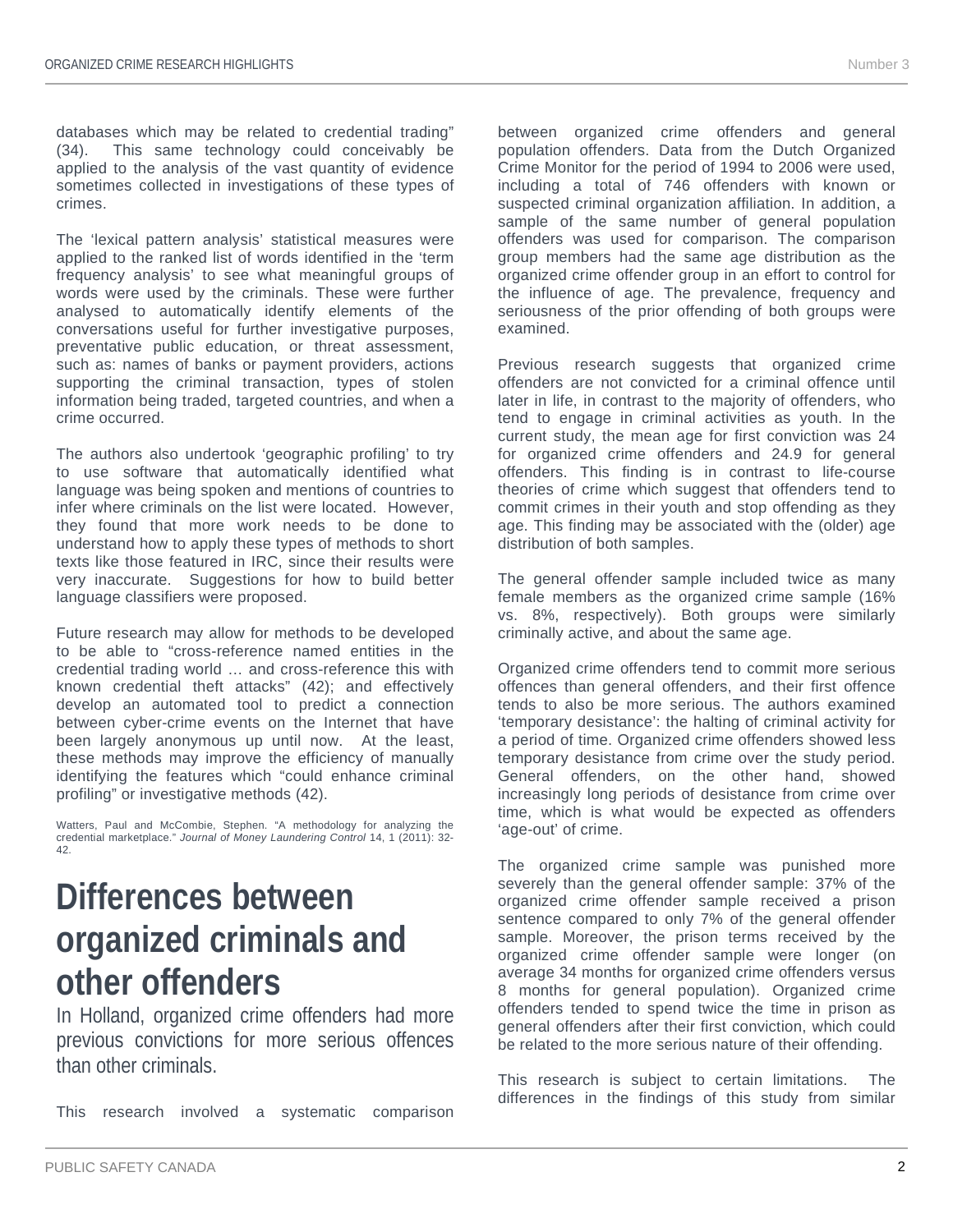previous studies indicate that the construction of comparison groups has an impact on findings. Thus, this information should be used with caution until validated through other research efforts.

van Koppen, M.V., de Poot, C.J., and Blokland, A.A.J. . "Comparing criminal careers of organized crime offenders and general offenders." *European Journal of Criminology* 7,5 (2010):356-374.

# **White-collar crime and the global financial meltdown**

The 'trivialization of fraud' will persist as long as the existing corporate culture remains entrenched.

The authors contended that a combination of flawed financial policies, lack of regulatory controls, lawbreaking, greed, irresponsibility, in addition to outright stupidity contributed to the global financial meltdown of 2008. With increasing use of risky or fraudulent lending practices saturating securities with sub-prime mortgages, this approach was often trivialized by the offending companies as being "due to intricate and arcane business practices" without addressing the criminal components of such actions. The degree to which economic crime contributed to the global financial meltdown is often overlooked.

Considerable attention has been given to the criminality of Madoff's \$65 billion Ponzi scheme. However, perpetrators of corporate fraud on Wall Street by financial groups such as American International Group (AIG), Countrywide, Lehman Brothers, and Bear Sterns have received much less attention. Large infusions of US taxpayer money bailed out many of these entities that were holding securities containing sub-prime mortgages in order to contain the fall out effects on the US economy. Since then, AIG as well as a number of US banks such as Citigroup, Bank of America, JP Morgan Chase have been designated as "too big to fail" by the US Government.

Existing global financial challenges are largely based on US home mortgage lending practices, including subprime loans, "that were less than prudent, and, at worst, criminally fraudulent" (1). The authors noted that unlike the corporate America of the past that was characterized by "patient wealth," the new corporate culture aspires to a different wealth, a "psychopathic wealth".

"*The thirst for psychopathic wealth has been manifested both legally and illegally, and it is the illegal aspect that relates to white-collar and*  *corporate crime."* (3)

There continues to be considerable disagreement on the role white-collar crime plays in major financial debacles in the U.S. The authors identify "trivialization of fraud" in academic and government policy circles as leading to its "entrenchment in the corporate culture". Instead, the authors recommend the use of stricter regulatory enforcement and tougher penalties against white-collar crime that would have averted these financial crises at low cost and avoided the social disorder embodied by the protest movement that formed in response to this situation.

Pontell, Henry N. and Black, William K. "White-collar Criminology and the Occupy Wall Street Movement". *The Criminologist*, Vol.37,#1 (January/February 2012):1-6.

## **Combating transnational environmental crime**

Transnational environmental crime is one of the fastest growing areas of criminal activity, globally worth billions to organized crime.

Despite the scale of transnational environmental crime (TEC), the author states that environmental crime "relies on individual states to implement national legislation and actively enforce against environmentally criminal behaviours as they occur within their borders" (334). An extensive study into the prosecution of TEC cases in the national courts of EU member states found a "relatively low number of cases compared to other classical segments of organized crime" (334). Only 122 cases were identified between 1992 and 2003, where the penalties were "often inadequate to deter re-offending or disrupt established criminal networks in any meaningful way" (334) since environmental laws tend to be "marred by loopholes" (335), as well as a lack of capacity for enforcement.

The author identifies a number of similarities and differences between TEC to transnational organized crime (TOC). For example, environmental crime is often transnational in nature and occurs whenever there is a movement of illegal goods across national borders or where the effects of the crime are transboundary in nature. There are more similarities between TEC and TOC: the crimes are global, operating across 'porous' borders; they are conducted as a business, meeting a demand with an illegal supply; and this demand originates in the Global North, while supply from the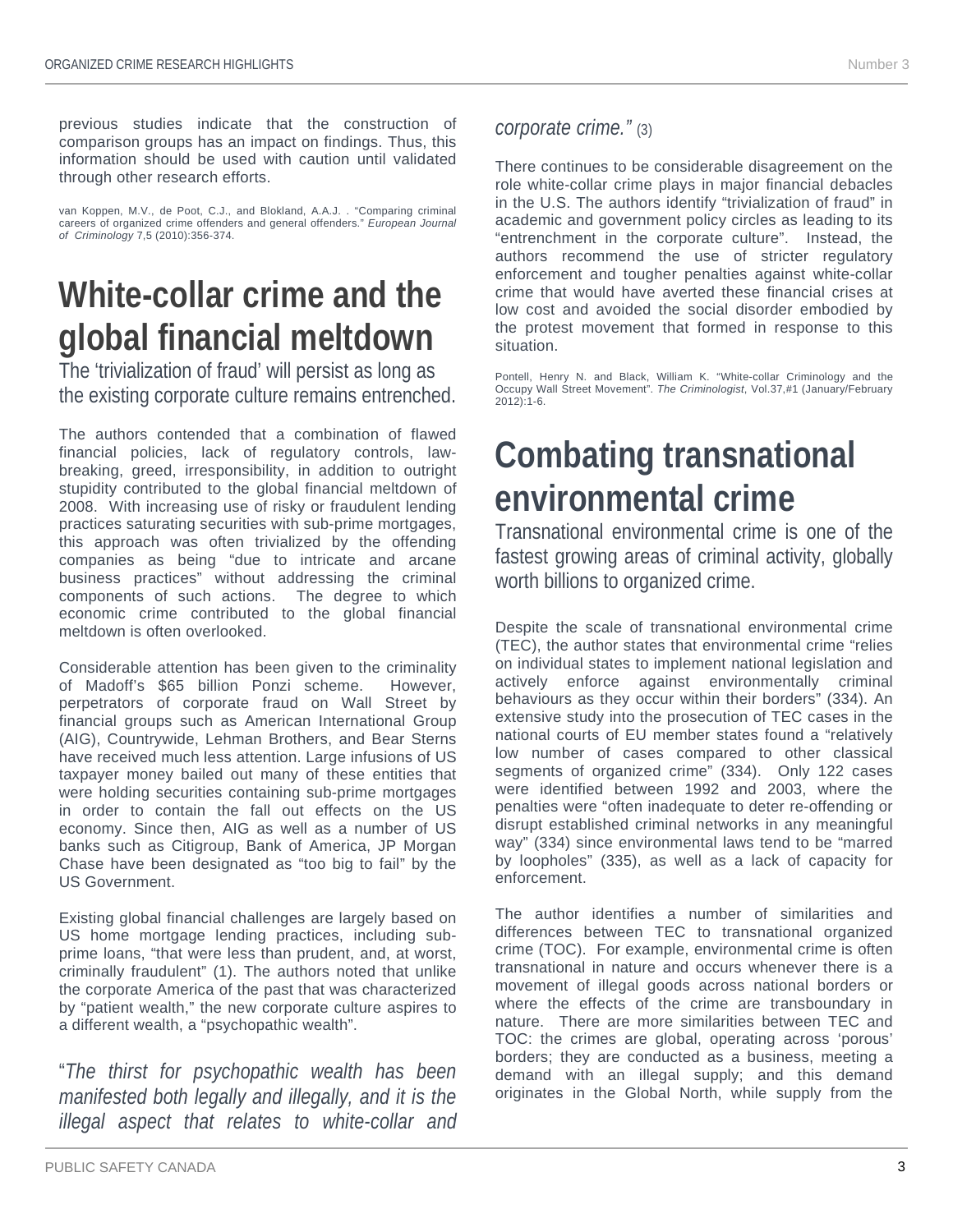Global South, just as with the trade in drugs and people.

One important way that TEC differs from many forms of TOC is that the illicit market usually operates in parallel with a licit market. This contrasts with the traditional TOC paradigm, where there is a total prohibition on the product or activity in question. For example, whereas drugs and trafficking in persons are prohibited and criminalized, certain wildlife species under the *Convention in International Trade of Endangered Species* (CITES) may only be criminalized if originating in certain countries, or illegally logged timber may come from a supplier that also logs timber legally. Presence of a licit market makes it particularly difficult for those responsible for environmental protection or enforcement to know whether what they are confronted with is legal or not. For example, different types of "sawn wood and fish fillets appear very similar to the untrained eye" (337) since there are a number of species of similar appearance. Moreover, the shipper could claim that the illegally caught animals have been bred in captivity. Similarly, illegally harvested logs are included with products produced legitimately, and illegal waste can be disposed of alongside legally disposed waste.

There is a perception that the effects of TEC are victimless. Victims, however, are often not aware that they are victims. For example, the local community may not be aware of the harvesting of unsustainable levels of a resource or may welcome the importation of the waste, without realizing the associated hazards until problems later arise. There may not be an obvious victim in accordance with the usual perpetrator-victim model that police tend to prioritize for enforcement.

The impacts of TEC differ significantly from that of traditional TOCs. Effects of TEC are often definitive, long lasting, and even permanent. For example, there is a potentially unlimited supply of narcotics, while there are a finite number of individuals in the population of an endangered species that is going extinct.

#### *A precondition of effective policing is that those who enforce the law must see [transnational environmental crime] as a serious issue. (345)*

The author recommends that policing efforts must be tailored to meet the unique nature of TEC. The author suggests that demand and supply reduction measures aimed at preventing environmental crimes need to be implemented and strongly supported.

Wright, Glen. "Conceptualising and combating transnational environmental crime". *Trends Organized Crime*, #14: (2011) p-p 332-346.

## **Co-offending between criminal enterprise groups**

Attempts to classify criminal enterprise groups based on ethnicity and other visual identifiers could be misleading.

The authors investigated co-offending among criminal enterprise groups using social network analysis (SNA). By reviewing the literature, the authors defined the structure and composition of co-offending among types of criminal enterprise groups. A systematic assessment of the nature of the group co-offending in illicit markets was completed by applying SNA to data drawn from multiple police data systems (e.g., arrest and incident reports, completed police investigations). Using this multi-system approach, the authors were able to identify cross-group interactions.

Previous research on co-offending in criminal enterprise focused on 'individuals' who belonged to a criminal enterprise group, committing crimes with one another. A growing body of research found there is some stability in co-offending relationships based on pre-existing social relationships. Other research found that familial, ethnic and regional ties played an important role in linking people involved in a diverse set of activities involving small cells engaged in criminal enterprise.

Although 'between-class' co-offending among ethnic groups has been rare, the authors noted that there was sufficient evidence suggesting that groups tended towards opportunity-driven associations by tapping into specific skill sets. The ability of certain crime groups to adapt to changing market conditions was related to their ability to reach beyond the confines of ethnic and kinship ties.

'Functionally-derived' categories of criminal enterprise groups, such as outlaw motorcycle gangs, non-ethnically based street gangs, unclassified groups engaging in a specific market or specializing in a particular crime, are membership-driven and use similar recruitment processes. Their groups are restricted by predefined actions. The authors noted that these individuals were freer to develop side enterprises with non-members. For example, "Hell's Angels groups in Canada were found to have strong connections with other outlaw motorcycle groups and with other organizations at the national and international level. Hell's Angels co-offend with other groups to carry out a variety of different criminal activities."(116)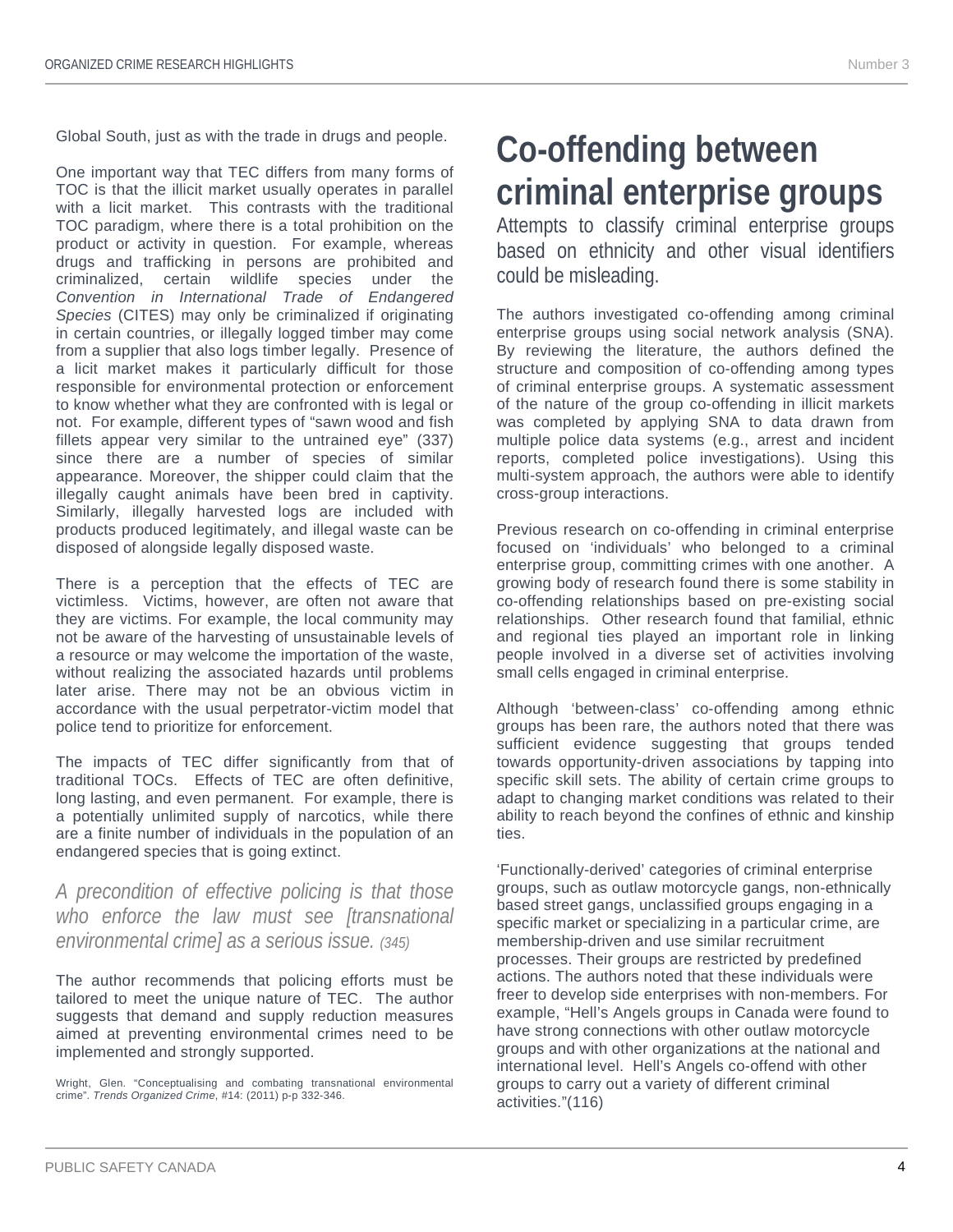The authors examined data from the 2007 'E' Division Provincial Threat Assessment report produced by analysts from the Royal Canadian Mounted Police (RCMP) and the Criminal Intelligence Section of British Columbia, with support from law enforcement agencies located within the Pacific region. The data were drawn from: intelligence reports, crime incidents, interviews with law enforcement personnel and prosecutors, review of wiretap transcripts, and offender interviews. Information was consolidated into narratives that included information about all members of the crime group, co-offending information, their demographic characteristics, description of criminal activity, the role played in the criminal organisation, and associates including legitimate business partners, relatives, friends, and co-offenders. A total of 2,197 individuals linked with criminal enterprise activity were identified in the threat assessment. Networks were generated by extracting all individuals who had co-offending ties with one another, and each criminal enterprise group from the co-offending networks. Co-offending networks were created for each of the 184 criminal enterprise groups of interest (called 'egonets'). The crime group classification was based on ethnic and functional characteristics traditionally used by law enforcement personnel, and included Asianorganized crime, Eastern European-organized crime, Hispanic-organized crime, Indo-Canadian-organized crime, Italian-organized crime, Middle-Eastern-organized crime, outlaw motorcycle gangs, or unclassified (119).

*"Co-offending was defined as individuals who commit crimes with one another and measured by joint arrests, and verified using the police record systems." (117)*

The authors also extracted data to minimize skewing of the results towards very dense, small networks, and to maintain the quality of variances. The analyses were based on the remaining 107 groups. The authors eliminated groups with less than two alters, which are groups and individuals not formally associated with a group to whom the egonets were connected. As a result, the network composition statistics were marginally biased towards greater group diversity.

The authors found that ethnically defined criminal enterprise groups tended to include more brokers. This meant that their network structure tended to be more chain-like, which is easier to disrupt. A considerable number of co-offenders who were unclassified suggested that there was potential that ethnic lines were no longer functioning as boundaries for many criminal enterprises in British Columbia. Criminal enterprises based upon a functional classification had produced

networks showing greater resiliency. This might have been in part due to a real difference between crime groups, or due to a greater ease in identifying group numbers.

Malm, Aili, Bichler, Gisela and Nash, Rebecca. "Co-offending between criminal enterprise groups." *Global Crime*, 12:2, (2011):112-128.

## **Using math to estimate the gang affiliation of people who shoot rival gang members**

An advanced algorithm can successfully estimate the top three most likely gang rivalries 80% of the time.

Unfortunately, in gang rivalries, lethal violence can often feature prominently and can sometimes victimize innocent bystanders. The victims of the most serious gang violence are often members of other gangs. Victims and associates of victims of this type of gang violence rarely cooperate with police, which makes solving the crime or preventing retaliatory violence difficult. Quickly knowing who might be responsible for these types of crimes could assist in police investigation and the maintenance of public security.

The prediction of missing information is important in social science research, particularly in analyses of the social networks of gang offenders. Typically, information that is missing from a social network is replaced with plausible estimates using known information or examples drawn from ideal situations of the same type. Such methods, however, cannot speak to networks that change over time. The methods used by the authors of this study can avoid some of these pitfalls.

This research involved the prediction of unknown participation in events using data on a network of gangs in Los Angeles. The social network data included information on 29 offenders, as well as some information on the rivalries between offenders (e.g., events such as murders and shots fired). For a large fraction of the rivalries only the victim's gang affiliation was known.

The researchers assumed that retaliatory gang violence in connected gang networks follows a 'Hawkes process.' A Hawkes process is commonly used to model earthquakes in seismology; basically, "each event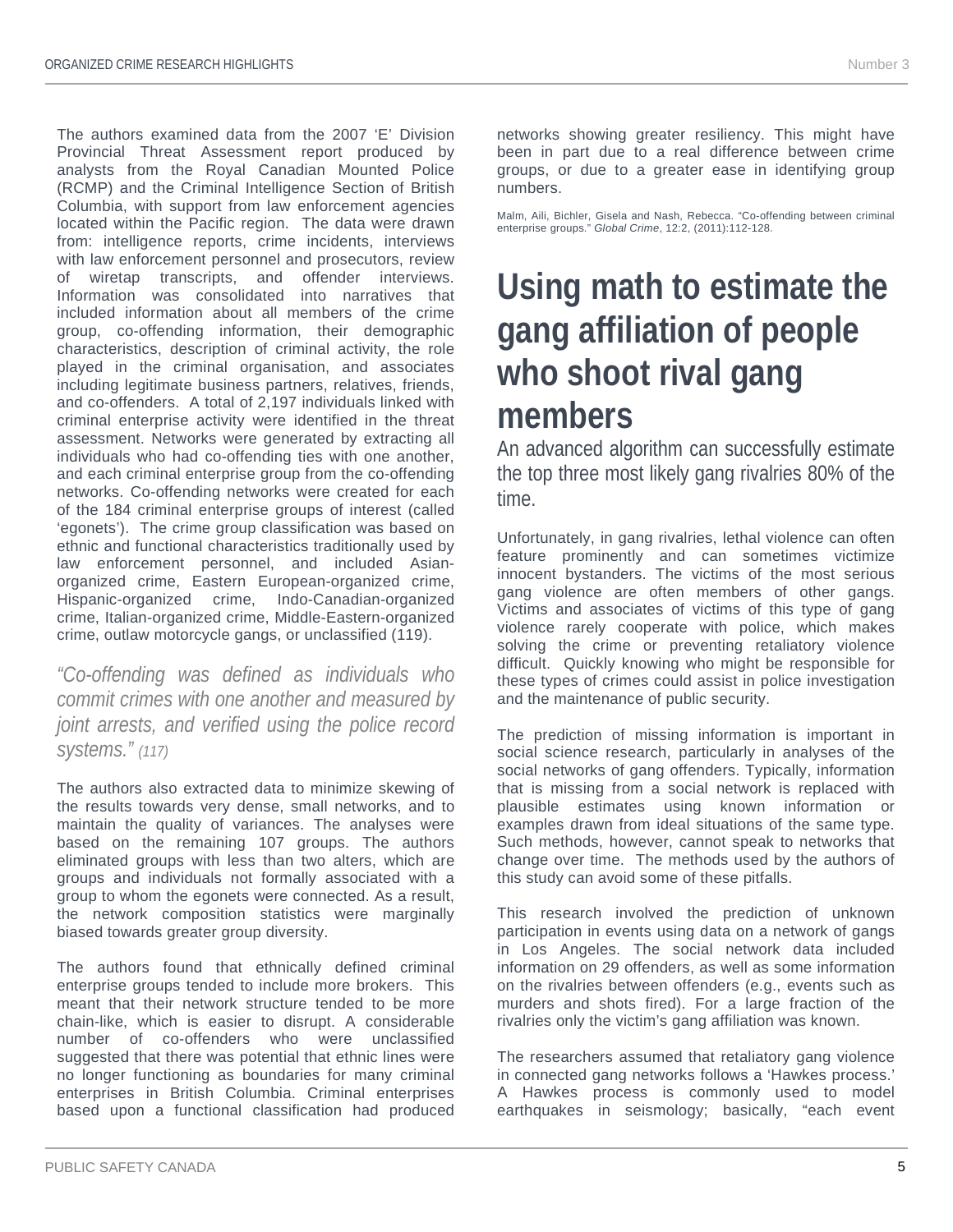generates a sequence of offspring or repeat events, which leads to temporal clustering" (3). In the context of gang violence, each attack against a gang generates waves of retaliatory violence, which are grouped predictably in time.

The result of applying this 'earthquake math' to gang violence is significantly better than random guessing. Various versions of the method were tested and in some cases predicted the correct participants with a very high likelihood.

This research is subject to some limitations. The social network of Los Angeles gangs was not a complete dataset and some data had to be estimated in order to undertake the analyses.

Stomakhin, A, Short, M., and Bertozzi, A. "Reconstruction of Missing Data in Social Networks Based on Temporal Patterns of Interactions." *Inverse Problems* 27,11(2011):1-15.

See also: Coren, M. "Fighting Violent Gang Crime With Math." *Fastcoexist*. n.d. Web. January 23, 2012. [http://www.fastcoexist.com/1679110/fighting-violent](http://www.fastcoexist.com/1679110/fighting-violent-gang-crime-with-math)[gang-crime-with-math](http://www.fastcoexist.com/1679110/fighting-violent-gang-crime-with-math)

## **Comparing the illicit trades in wildlife and drugs**

The business of illegal drugs and the illicit trade in wildlife are very similar.

The authors explored the similarities and differences between the illicit wildlife trade in Russia and the illicit drug trade in Western Europe. The illicit wildlife trade is estimated between USD 10 and 20 billion, placing it second to the drug trade in economic magnitude. Estimating the size of the wildlife market is problematic due to a lack of research, data, and a lower priority given to it by law enforcement. On the other hand, the illicit drug market has a tremendous volume of research, data and many documented case studies and meta-analyses.

Data from the wildlife trade was obtained from 21 inperson, semi-structured interviews conducted with experts from governments, non-governmental organizations, and academics in Russia, the United States and Europe, about wildlife trafficking in Russia. Drug trafficking operations data was drawn from fieldwork and a literature review covering the United Kingdom, Western Europe, and the United States.

Both the illicit trade in wildlife and illegal drugs have similar stages. In the illegal drug trade, initial steps involve cultivation or manufacture, and subsequent steps the collection and production of the drug product. Following the transformation process, the drug is smuggled to its destined market via numerous methods. Unlike the wildlife trade, document counterfeiting cannot transform illegal drugs immediately into seemingly licit commodities that can be smuggled in any form open to inspection. Instead, illegal drugs are disguised and hidden in other containers that would be moved with either fraudulent or legitimate paperwork. In most cases, the drugs were sent through flights using carriers of different origin, besides using the postal courier and cargo services. At the European end of the trail, "large dealers are mixed with all different traders of all sorts of goods", and this form of "urban bazaar" is reproduced in major cities and ports such as Rotterdam and Amsterdam, London, Hamburg, and Marseilles.

Initial steps in the wildlife trafficking involve the collection or harvesting of the animal or plant – be it alive or killed for further processing into a product or derivative of some sort. Wildlife can be captured by individuals using the same permits multiple times to take more than their licensed amount or captured as part of a more organized criminal enterprise. Following the initial collection, the illicit wildlife enters the smuggling chain to reach the consumer. For some wildlife species, a licit industry exists through which illicit products can be laundered. Illicitly obtained or re-located species are smuggled using forged paperwork, used to make the species or the shipments appear to be legal. Usually, trains or vehicles with hidden compartments are used for hiding wildlife products. Wildlife is also smuggled on planes and boats. For border crossing, the common method of gaining access to transportation is through the "paid corridor," where guards are bribed to ensure uninhibited access to required spaces and uninspected passage across the borders.

Smuggling operations become more complex when moving live wildlife, where transportation is critical. Consequently, traffickers form criminal networks made up of drivers of cargo transport, personnel of railways (mechanics, drivers, conductors), and airline personnel (crew members and baggage handlers). A variety of perpetrators are involved in the illicit wildlife trade. Smuggling involves hiding the illicit wildlife or wildlife product, forging permits, misusing real permits, or by bribing customs and border officials. Those involved in this step may also be employed in some aspect of the transportation sector.

*"Striking parallel between the markets is that close examination shows neither to be dominated by monopolistic families or power figures directing operations in the ways once traditionally assumed*